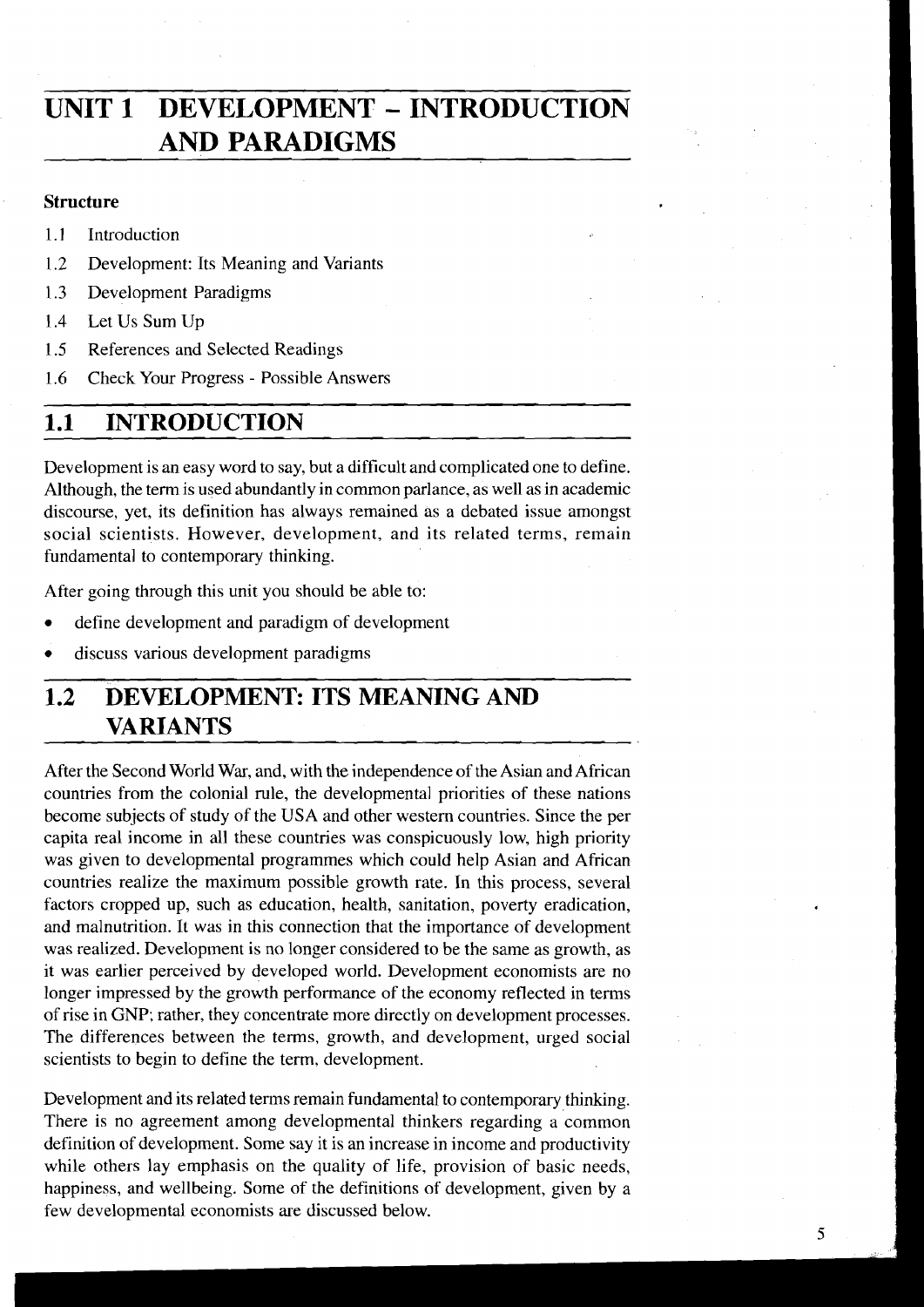**Development- An Overview** Gunar Myrdal (1960), treats development as an upward movement of the whole social system by providing better living condition, *viz.* adequate food, better housing, improved facilities for health, education and training, and the general improvement of cultural facilities, which are all desirable.

> According to Bernstein (1973), "development embodies a value judgment, as it encompasses the desirability for overcoming malnutrition, poverty, and diseases which are the most immediate and widespread aspects of human suffering. In positive terms, it advocates a commitment to development that transcends the limiting term of economic growth to embrace such features as social justice, equality of opportunity, full employment, equitable distribution of income, and basic political freedom."

> The International Labour Organization (ILO, 1976) insists on incorporating the basic needs strategy in the development plans for developing countries. First, a plan should include the minimum requirements of a family for private consumption: adequate food, shelter, and clothing, and the necessary household equipment and furniture. Second, it would include essential services provided by, and for, the community, such as safe drinking water, sanitation, public transport, and health and education facilities.

> According to Seers (1979), the three additional requirements for the use of the term development are a decrease in poverty and malnutrition, a decline in inequality, and improvement in the employment situation.

> According to Meir (1995), development means growth plus change; there are essential quality dimensions in the development process that extend beyond the growth or expansion of an economy through a simple widening process.

> According to Amartya Sen (1999), a country can grow rapidly but still do badly in terms of literacy, health and life expectancy. Sen interprets development as a process that expands what he terms, the entitlements and capabilities, of the people. He opined that instead of concentrating on national product or aggregate income, development economists should concentrate on the entitlements of people and the capabilities these entitlements generate.

> According to Cypher and Dietz (2009), development incorporates the diverse and broad aspirations of, what might be called, the 'good life', in all its economic, social, and political dimensions. They were of the view that development is about realizing very fundamental human values, and finding the means to extend the fruits of these values to the greatest majority of the world's population.

> According to Tadaro, "development is both a physical reality and a state of mind jn which society has, through some combination of social, economic, and institutional processes, secured the means for obtaining a better life." In order to achieve development, all society must have at least the following three objectives

- I) to increase the availability and widen the distribution of basic life sustaining goods such as food, shelter, health, and protection to all members of society.
- 2) to raise levels of living, higher incomes, provide more jobs, better education, and more attention to cultural and humanistic values. These all are required not only to enhance material wellbeing but to generate greater individual **6 and national self-esteem**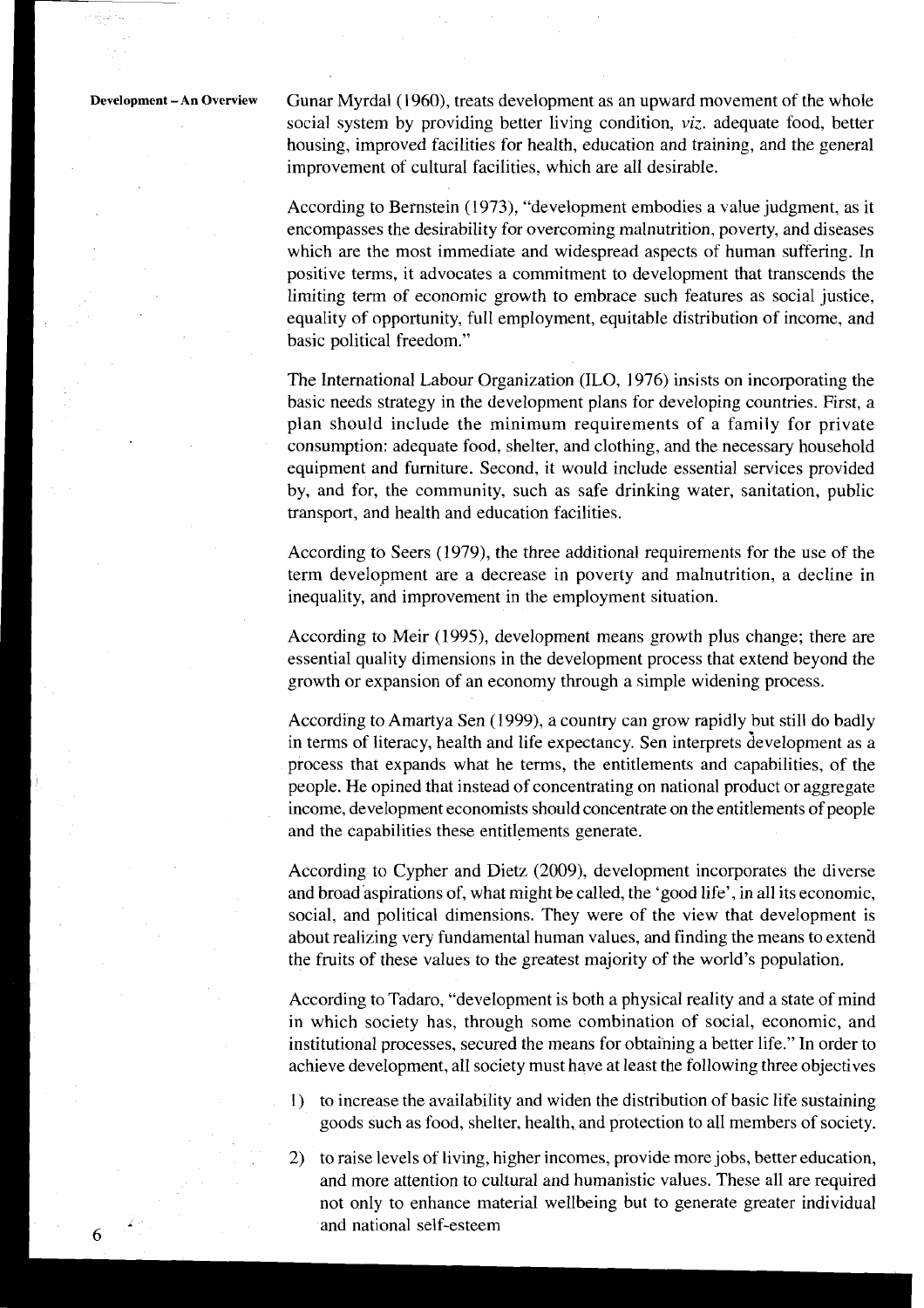3) to expand the range of economic and social choice to individuals and nations by freeing them from servitude and dependence, not only in relation to other people, nation, and states, but to the forces of ignorance and human misery.

Adiseshiah termed development, 'growth with social justice'. Adiseshiah, in the 1960s, extended the Horrod Domar Model by including various other dimensions of development. The model as written by him is

Y1= f (Ll, K1, TI, **R1,** Sl)

| Y1 |  |  |  |  |  | The total output during a period of time T |
|----|--|--|--|--|--|--------------------------------------------|
|----|--|--|--|--|--|--------------------------------------------|

- $L1 =$  Labour
- $K1 = Capital$
- T1 = Technical knowledge
- $R1 =$  Natural resources
- $\overline{S1}$  = All social, educational, cultural and political factors

According to Adiseshiah (1990), development is the removal of poverty, unemployment, inequality, illiteracy, and ill health, and, is one of ensuring participation in government.

The Millennium Development Goals declared by the United Nations General Assembly on September 8,2000 delineate the paradigm of development for the nation state. Those are

Group - 1: Eradication of extreme poverty and hunger

Group - 2: Achieve universal primary education

Group  $-3$ : Promote gender equity and empower women

Group - 4: Reduce child mortality

Group - 5: Improve maternal health

Group - 6: Combat HIV/ AIDS, malaria and other diseases

 $Group - 7: Ensure environmental sustainability$ 

 $Group-8: Develop a global partnership for development$ 

Thus, from this review, it is clearly observed that development is not merely raising economic growth, but that it goes much beyond it, and economic growth is one of the components.

Some of the important components of development could be

- increase in income and productivity
- increase in social welfare through the provision of better healthcare and education
- increased access to basic needs, i.e., food, clothing, and shelter
- enhanced choices and opportunities
- increase in income and employment opportunities
- reduction of disparities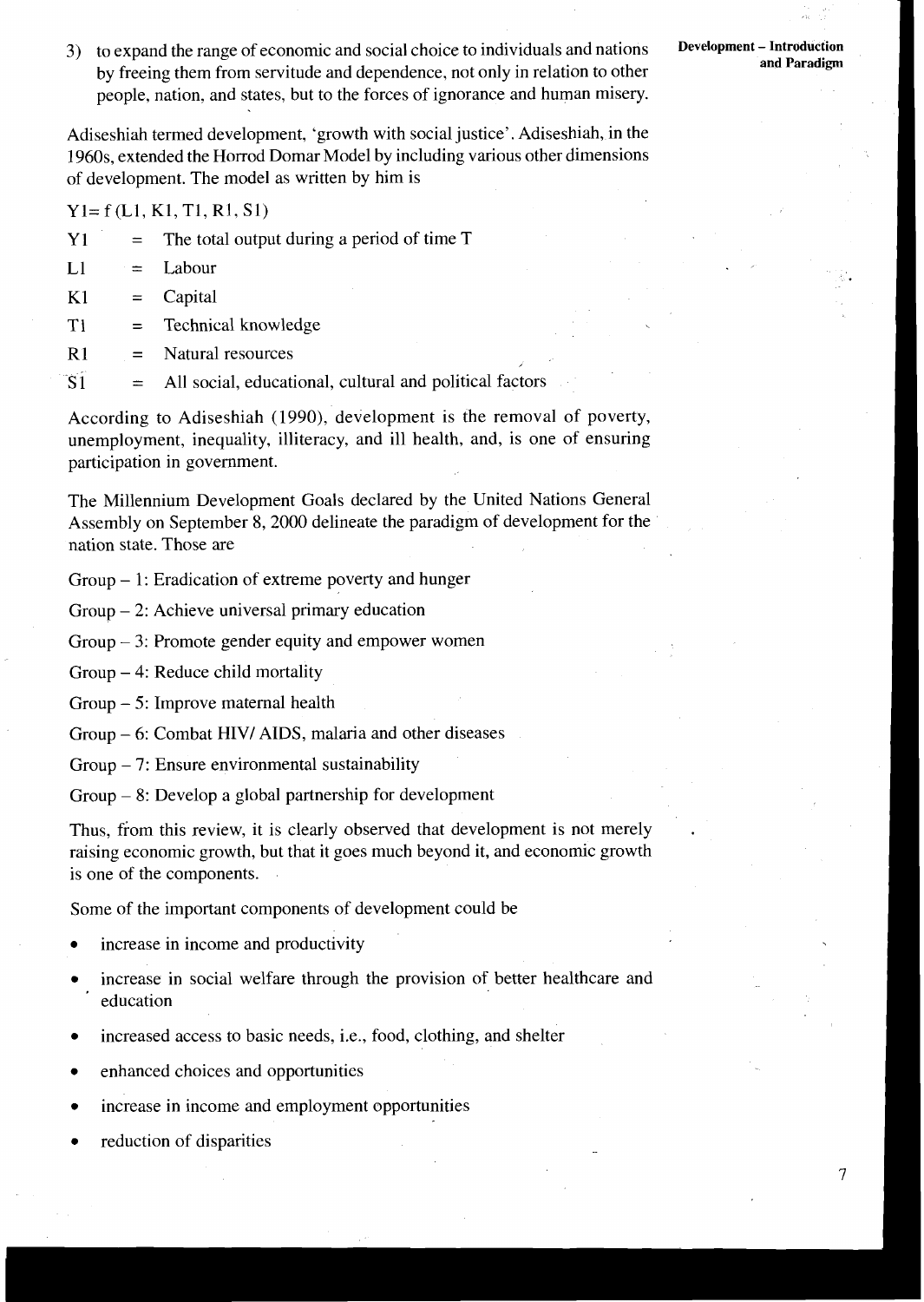- **Development -An Overview •** Enhance quality of life of the people by way of increased and improved social services
	- reduction of poverty, malnutrition, and diseases
	- increased access to potable drinking water and sanitation
	- provision of infrastructure facilities for better living conditions such as road, electricity, and information gadgets.

After reading this section, you will have gained an idea about the term, development. Now you should be able to answer the questions given in *Check Your Progress 1.* 

#### **Check Your Progress 1**

**Note:** a) Write your answer in about 50 words.

- b) Check your answer with possible answers given at the end of the unit
- 1) Development is a multi-dimensional concept illustrate.

....................................................................................................................... ....................................................................................................................... ....................................................................................................................... .......................................................................................................................

2) Discuss various components of development.

## **1.3 DEVELOPMENT PARADIGMS**

Thomas Kuhn in his book, **The Structure of Scientific Revolutions,** tried to popularize the term, paradigm. According to Kuhn, a paradigm is a "universally recognized scientific achievements that, for a time, provide model problems and solutions to a community of practitioners". Kuhn used the term, paradigm, due to the tremendous shift in the scientific worldview, from the mechanistic approach of Newton to the realistic one of Einstein. Hussain (2003) has remarked that a paradigm, according to Kuhn, is a framework of thought within which questions are posed, and, answers, pursued. In other words, a development paradigm is a way of perceiving development in terms of its manifestations, process, and causes through a certain prism. According to Sato and Smith, ODII (1993), a paradigm shift in development, to be minimally consistent with Kuhn's concept, would need to meet three conditions: (i) it must provide a metatheory, that is, one that serves to explain many other theories; (ii) it must be accepted by a community of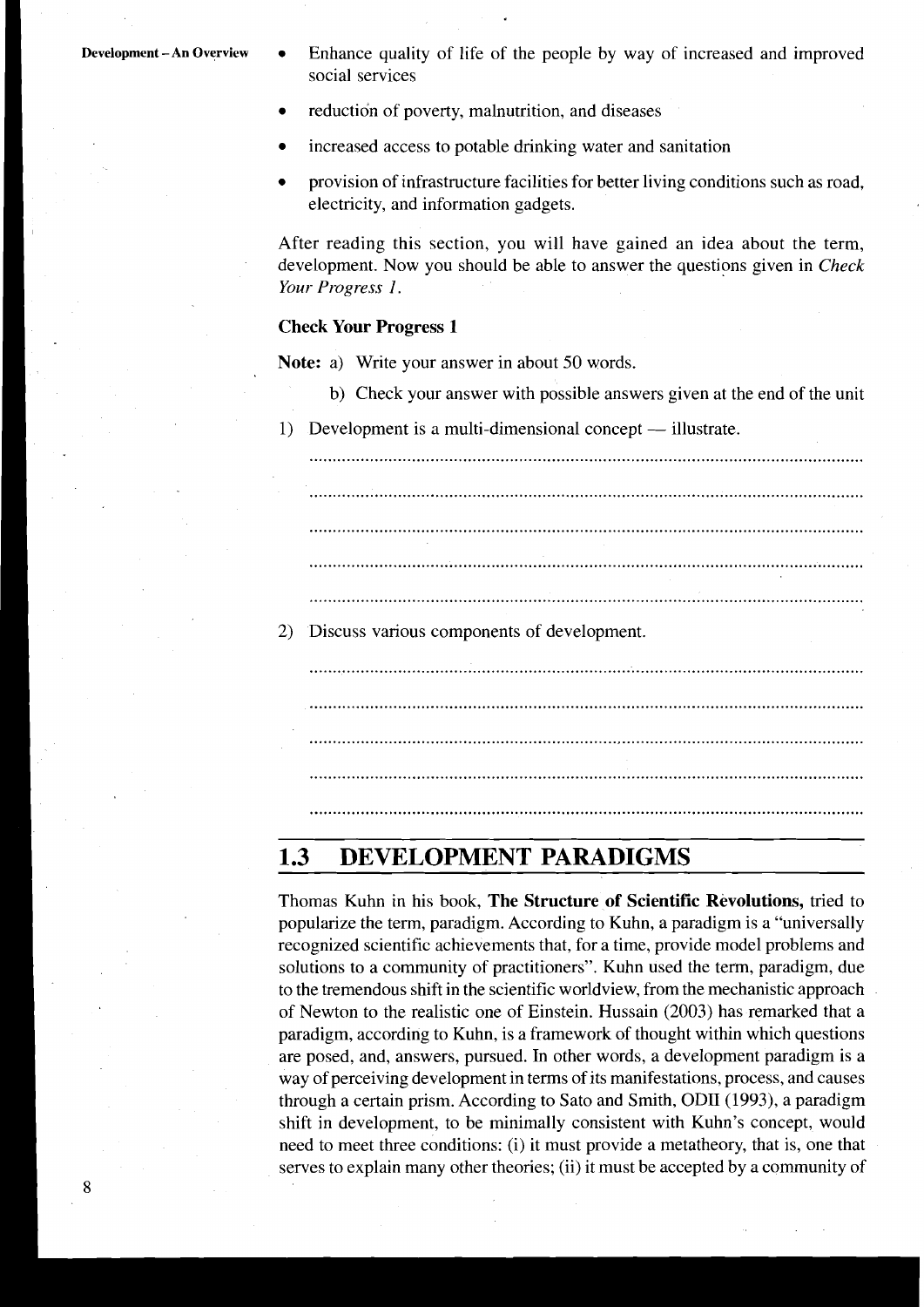practitioners; and (iii) it must have a body of successful practice, 'exemplars', **Development** - **Introduction**  that are held up as 'paradigms' in practice. To them and according to the metatheory, development should be people-centred; democratically organized; responsive to the whole environment, not only the ecological and the economic, but also the political, social and cultural and balanced, for example between centre and periphery, between public and private, between the roles of men and women. The Johannesburg Growth and Development Strategy outline, Development Paradigm as an in-principle argument for how to conceptualize and overcome the development challenges confronting nations. Some of the principles which they included are sustainable and inclusive development, basic needs, a focus on people and not on place, and decentralized development strategies. The OD11 (Organizing for Development, an International Institute) report, while defining the term, development paradigm, has mentioned that "development must be human-centered, coming from within, rather than imposed from the outside. In addition, the center of effort in development needs to shift from resource-based strategies to interactive or participative strategies."

V.R. Panchamukhi, in his article, 'New Paradigms of Development' has the following observations about development

- i) development can no longer be identified as a process of shifting surplus labour from agriculture to the industrial sectors
- ii) growth is no longer the guarantor for trickle down effects
- iii) market as an instrument for ensuring optimum allocation of resources has been discredited
- iv) concepts such as take off, big push, great support, backward and forward linkages, have also lost their essence.

Therefore, he said that simplistic paradigms of the development economics are no longer valid. The existence of large pockets of poverty, despite a long period of planned development, widening gaps between the haves and have-nots, neglect of the inadequacies of the social aspects of development, such as education, health, and other basic needs, have cast doubts on the utility of received paradigms of development. Development, in the sense customarily perceived as growth and increase in income, no longer persists.

Some of the facets of the development paradigm are:

- development not only means the increase of GNP, but includes aspects such as social, human, cultural, and political dimensions
- the focus has shifted from the one sector model to dual sector models, for example, rural-urban; agriculture and industry linkages, etc.
- the shift from a centralized to a decentralized model, for faster development.
- inclusive development, where every individual participates in development processes, and exclusion is minimal.
- linkages of the national economy with the international economies, and the role of FDI in development of the developing economy.
- development with a humane face removing poverty, hunger, and human misery from society.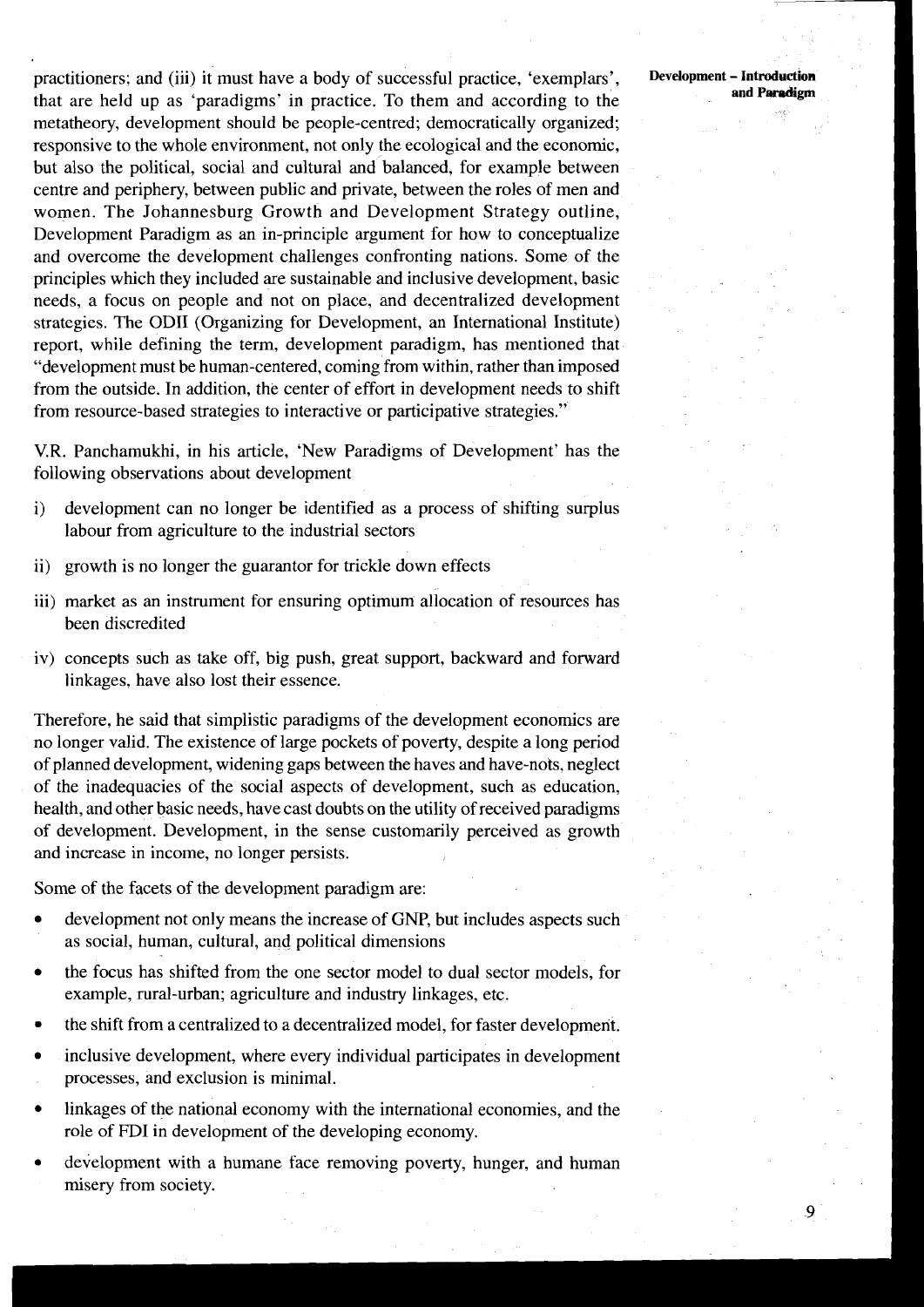**Development** - **An Overview** Different paradigms of development are as follows

#### **i) Less Consumerism and More Welfare Paradigm**

At the outset, the modem philosophy of development intends to enhance the human wellbeing. In other words, it wants to move from consumerism towards welfare and from the concentration of wealth towards the deconcentration of wealth. Consumerism is guided by selfish motives leading to malpractice and distortions of the market. The use of terms such as, creative capitalism, or, benevolent capitalism, are steps towards moving away from the consumerism of an elite group, voluntary or forced, either of which would be suitable strategies for better distribution of the benefits of growth. The existing development paradigm has made man largely into an economic species by making him more and more materialistic, individualistic, and self-created. Mahatma Gandhi once said that "complete non-possession is an abstraction. It can never be fully realized. There is a distinction between possession and possessiveness. The evil lies not in possession as such, but in possessiveness . . ... it is this ( possessiveness) which is the root cause of conflict." Consumerism, in general, and imitative consumerism, in particular, has brought about distortions ih the pattern of development. In the new paradigm of development, economic growth, consisting of the accumulation of wealth and gross national product, would not be considered as sole objectives of development.

#### **ii) The Human Development Paradigm**

Human beings are the key factors of the development. The concept human capital came into the development arena in the 1960s. It emphasized the quality of human capital, their skills and education, for the generation of wealth, and for the accumulation of capital. Education is regarded .as a means of differentiation of labour skills through making use of one's mental and physical talents, or, by developing new ones, which enable one person to differentiate his labour from that of others (Adiseshiah, 1990). Thus, education is the seed as well as the flower of development. The income and wealth of a person would be better enhanced, not by the accumulation of wealth, but by the accumulation of knowledge. Developed countries like the US, Japan, and South Korea have grasped the importance of human capital, better than developing countries. The per capita expenditure on education, and the expenditure on education as a percentage of GDP are much higher in developed countries compared to that of developing countries. Harbinson (1973) says: "human resources constitute the ultimate basis for the wealth of nations. Capital and resources are passive factors of production. Human beings are the active agents who accumulate capital, exploit natural resources, build social, economic and political organizations and cany forward national development. The human resource development is one of the pivotal aspects of development, which promote economic, social and all other development". Human capital plays a significant role in simulating growth and a central, if not a dominant one, in meeting basic human needs. It is the quality of the human beings that counts. It is man who builds up the wealth and fabric of a nation.

The UNDP launched its first Human Development Report in 1990 and constructed a composite index called the Human Development Index (HDI). The three important components of HDI are: Life Expectancy- representing a long and healthy life; Literacy-educational attainment; and, Real GDP- representing a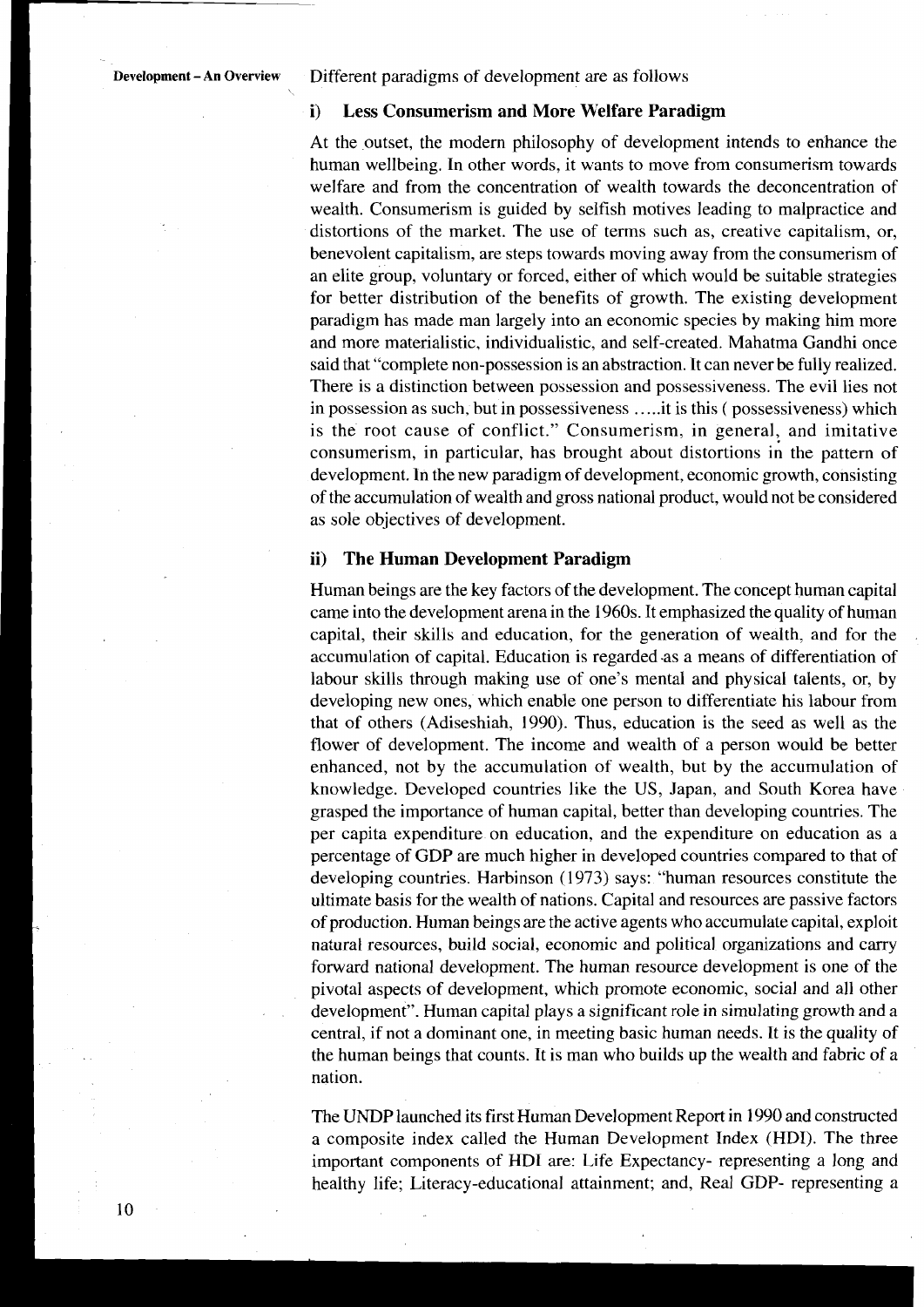decent standard of living. UNDP (2001) has envisaged that Human Development **Development - Introduction and Paradigm** is about much more than the rise and fall of national incomes. It is about creating an environment in which people can develop that potential, and lead productive and creative lives according to their needs and interests. It considers that the people are the real wealth of a nation. The National Human Development Report - 2001, Government of India, had a consensus and a broad-based view about human development. It viewed development in terms of three critical dimensions of wellbeing: those are related to long life - the ability to live long and healthy lives; education- ability to read, write, and acquire knowledge; and, command over resources - the ability to enjoy a decent standard of living, and have socially meaningful lives.

#### **iii) Basic Needs Paradigm**

The basic needs approach is an attempt to deal directly with poverty in the fields of food, nutrition, sanitation, health, education, and housing. The ILO (International Labour Organization) has indicated two crucial elements in the Basic Needs Approach: (i) first, they include certain minimum requirements of a family for private consumption, i.e., adequate food, shelter, and clothing, as well as certain household equipment and furniture; and (ii) second, they include essential services provided by, and, for the community at large, such as safe drinking water, sanitation, public transport, health, education and cultural facilities. Todaro (1977) mentioned that development in all societies must have at least the following three objectives: (i) to increase the availability and widen the distribution of basic life sustaining goods such as food, shelter, health, and protection; (ii) to raise the level of living including, in addition to higher incomes, the provision of more jobs, better education and greater attention to cultural and humanistic values, all of which will serve not only to enhance material well being but also to generate greater individual and national self esteem; and (iii) to expand the range of economic and social choices available to individuals and nations by freeing them from servitude and dependence, not only in relation to other people, but also to the forces of ignorance and human misery.

### **iv) Social Development Paradigm**

Social development is not only influenced by economic development, it also influences economic development. Social indicators such as education, health, women's empowerment, and participation by the socio-economically backward people in the development process would promote faster development. Therefore, social inclusion is, today, considered as one of the important factors of growth and development. The welfare of women and children is not only the responsibility of the family but also of society and the nation. Therefore, national and international agencies have launched many programmes for the welfare of women and children. The Integrated Child Development Scheme (ICDS), launched in many developing countries with the support of UNICEF, is an example of preschool education and health care of children, and nutritional care of children and lactating mothers is one of such examples. It is realized that human, or ,social capital seems to be more significant for development than material resources. In recent years, social capital has become one of the important dimensions of human inputs in community development and wellbeing. Moreover, social development is influenced by the social norms, values, traditions, etc., which influence development, directly, or, indirectly. Maiti in his book **Development Ethics** gives eight components of social capital, described in Figure 1.1.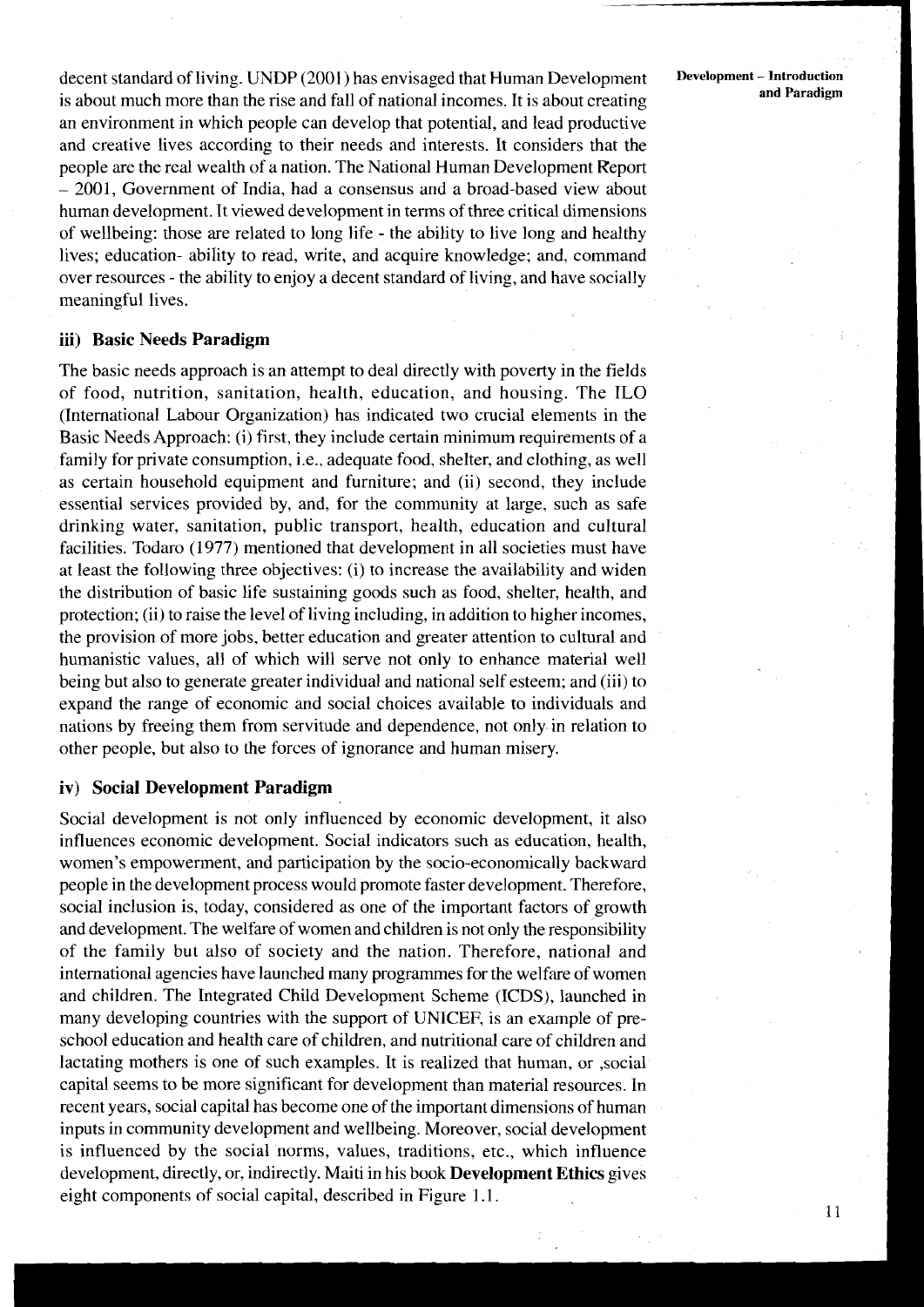

**Fig. 1.1: Social Capital** 

**Source:** Maiti, P(2008), **Development** Ethics, Concept publishing company, New Delhi.

All eight components of social capital play important role in the development processes. Social capital must be emphasized for the speedy socioeconomic development of a nation.

#### **v) The Agriculture-Industry Interface Paradigm**

Development requires a frequent, equity based interaction between agriculture and industry. In the dualistic growth models, the relationship between subsistence agriculture and manufacturing industry is rarely established to augment growth and development. The modern industrial sector develops by importing labour, capital and raw materials, while agriculture remains a subsistent activity. There is poor connection between agriculture and industry. Customarily, the connection between agriculture and industry is established by the use of unskilled and semiskilled labour force from the agriculture to be used in the industrial sector. In this set up, economic growth and development are referred to as the transfer of the labour force from subsistence agriculture to the market oriented industrial sector. In other words, this implies that industry is associated with everything that is modern and growing, and agriculture is traditional and stagnant. Agriculture is largely treated as low in productivity, industry high in productivity, in other words, industry is considered to be the big brother in the process of development. As a result, in many developing countries, the contribution of the industrial sector is seen to be increasing, while the contribution of the agricultural sector to GDP is either constant, or, slow, or even, diminishing. As industrial employment goals and per capita income expand, the urban demand for agricultural products increases. This requires a market oriented agricultural growth and historically this happens only in a few countries where agriculture faces genuine negligence. Agricultural economists cite the example of Japan from the Meiji revolution to World War I, when agriculture and industrial development went forward, concurrently.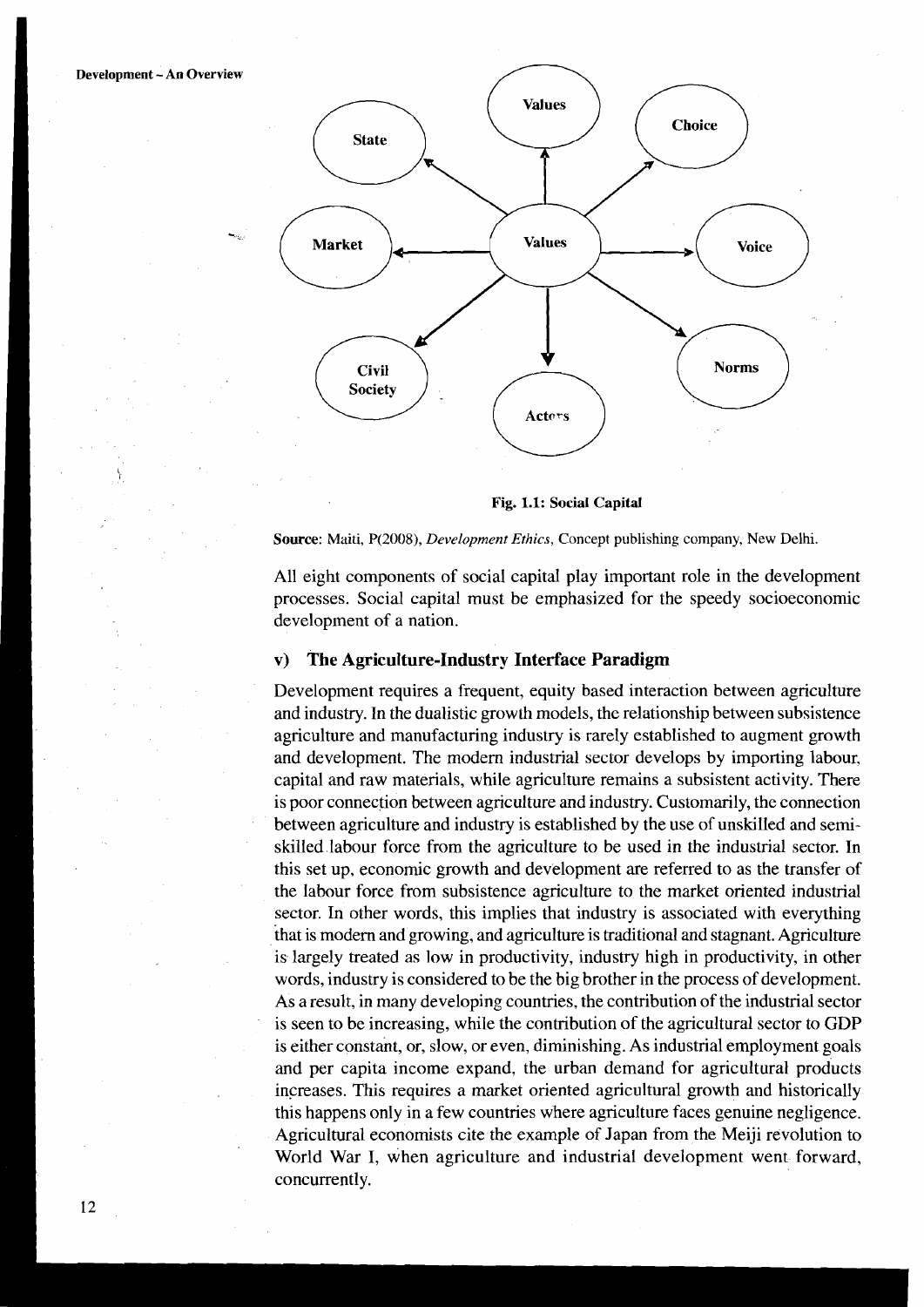Therefore, for balanced development, both agriculture and industry must be **Development-Introduction**  interdependent and help one another for their mutual promotion. One example of triangular trade-off between agriculture, industry, and thc rest of the world is the Brazilian growth process. from the 1930s to the early 1960s, which is described in Figure-1.2. In this model, agriculture (A) sells coffee to the world (W) and buys manufacturing products from industry (I) which, in turn, requires capital good from foreign markets.



**Fig. 1.2: Brazilian pattern of trade between agriculture, industry and the rest of the world** 

Another type of interlink between agriculture and industry is the establishment of agro-processing industries for the advancement of agriculture.



**Fig. 1.3: The interlinks between agriculture and industry** 

The effective linkage between the agriculture and industries is, today, a development agenda pursued by countries for the concurrent development of both agriculture and industry. Unless strong linkages are established and maintained between agriculture and industry, either sector will face demand bottlenecks, thereby retarding the overall pace of growth and development. V.R. Panchamukhi (1990), in his analysis remarks that for a large number of developing countries, from 1970 to 1984, there is a significant positive relationship between the growth rate of GDP and the strength of linkages between manufacturing and agriculture (as measured by the elasticity of manufacturing GDP, with respect to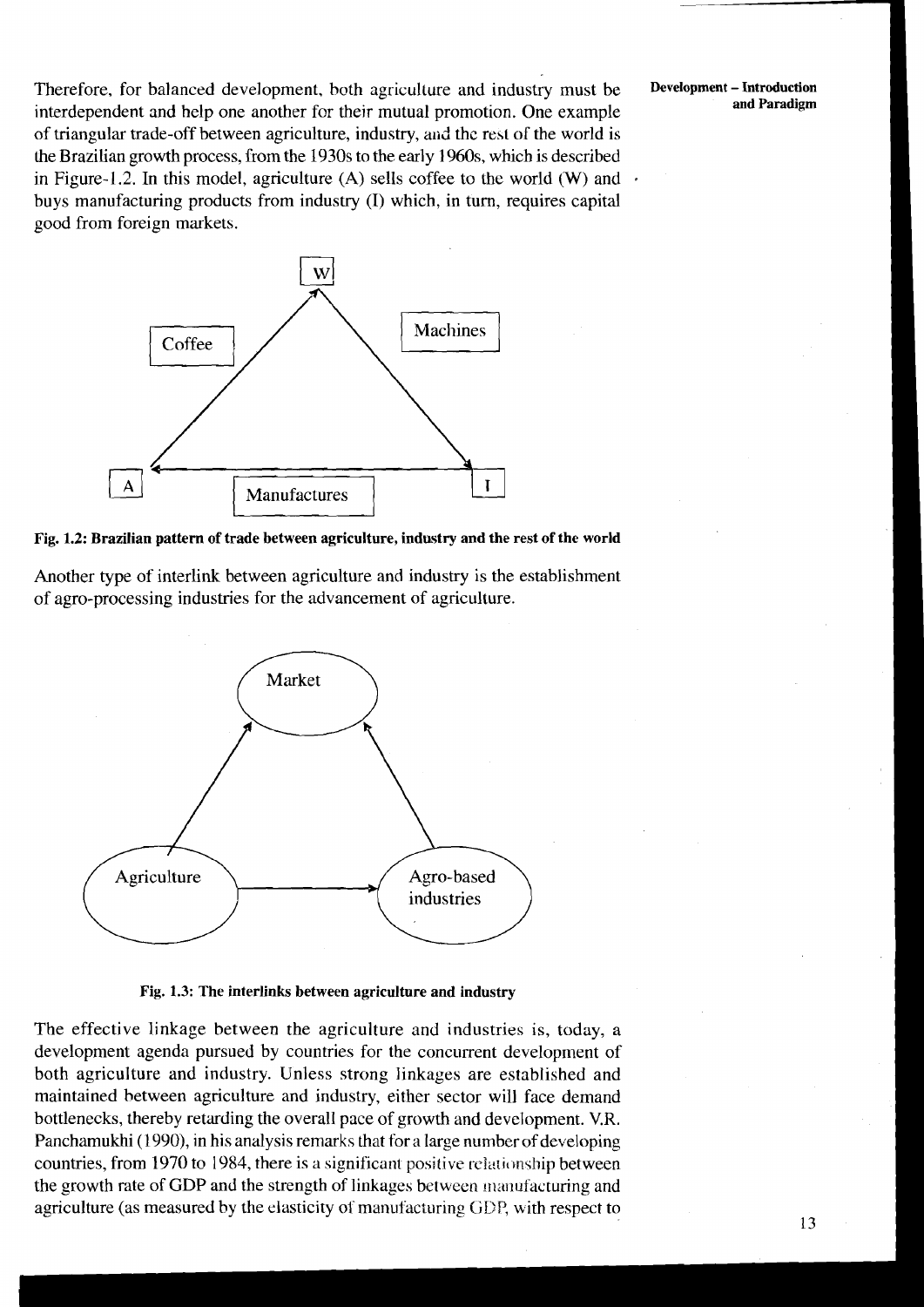**Development- An Overview** agriculture GDP). Therefore, it is being increasingly realised that the strength of the agriculture-industry linkages influences the pace of development, and weak linkages between agriculture and industry would have detrimental effects on both the sectors, as well as on the economy. In the new paradigm of development, this is given serious consideration.

#### **vi) Decentralization and Development Paradigm**

Decentralization of functions, functionaries, and funds to the local self governments has proved to be an effective strategy for development in many countries. The Local Government declaration to the World Summit on Sustainable Development, held in 2002, maintains that: "We live in an increasingly interconnected, interdependent world. Local government cannot afford to be insular and inward looking.". In the Indian context, Gandhiji maintained that "Independence must begin at the bottom, and every village will be a republic of panchayats having full powers. It is, therefore essential, that every village has to be self sustained and capable of mair 'aining its affairs even against the whole world. It will be trained and prepared to perish in the attempts to defend itself against any onslaught". The decentralized model adopted by the Scandinavian countries in Europe, and in Kerala of India has enabled these nations and state to achieve all round development. The decentralization of economic decision making and implementation would not only reduce the cost of development, but would also ensure more equitable distribution of the fruits of development.



**Fig.** *1.4: Decentralization Flow Chart* 

The top-down centralized approach is more instructive and less participatory as compared to the bottom-up approach. Further, the top-down approach is too bureaucratic in nature and allows less room for peoples' participation. The bottom up approach has been found to be a more successful approach, to facilitate faster development. The paradigm of development in recent years is shifting from the highly centralized towards the decentralized system. However, the decision maker at the bottom level must be given complete freedom to exercise their power with less bureaucratic interventions.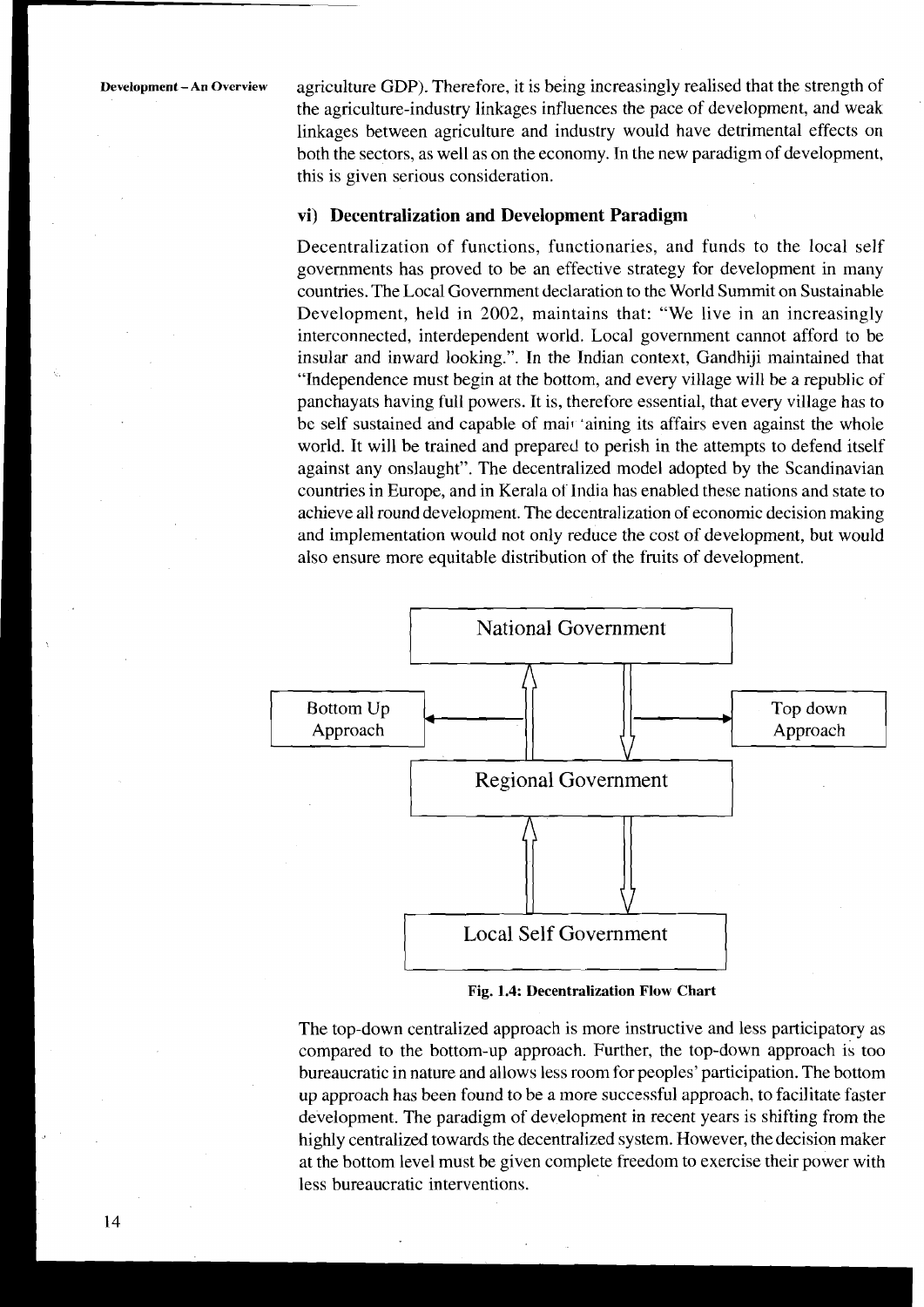#### vii) Inclusive Development Paradigm

The concept of inclusive growth and development has gained wider emphasis in many countries, particularly in developing countries, including India. The UNDP (2008) has defined inclusive growth, laying emphasis on the production and income side of GDP as :"the process and the outcome, where all group of people have participated in the organization of growth, and have benefited from it. Thus, inclusive growth represents an equation-with organization on the left hand side and benefits on the right hand side.". Inclusive growth is achieving a growth ) process in which people in different walks in life participate and benefit from

the process of growth and development. In inclusive development, contributions made by each individual are valued. Thus, inclusive growth, by very definition, implies an equitable allocation of resources with benefits accruing to every section of the society. Inclusive development can have several dimensions.

- It is a development process in which every individual feels included.
- It includes the excluded groups such as women, disabled and other marginalized sections in the process of development. They not only receive benefits, they also contribute equally to growth and development. They are not treated as passive beneficiaries of the fruits of development, but are active participants in the development process.
- It gives equal emphasis to both rural and urban development. The urban bias is minimized and an equal emphasis is placed on the balanced development of both rural and urban sectors.
- In inclusive development, all the sectors, both formal, as well as informal, are equally empowered to contribute towards development.
- The countries experiencing exclusions in different forms, i.e., (i) regional; (ii) social exclusion within the region; and (iii) sectoral exclusion must be done away with, as this leads to inequality. This needs to be understood in the context of access to opportunities in labour markets, access to benefits from the service delivery mechanism, and, access to political process.
- The process of development creates opportunity for the poor and downtrodden to participate in the process of development.

The inclusive development believes that the economic growth achieved through social exclusion can be neither economically nor socially sustainable. Only the broadest social participation involving education, health, and habitation will enable a nation to achieve viable, sustainable, and equitable development. It can be said that the greatest challenge facing today's government is to present a united front to address shared problems. In other words, inclusive development means development for all, and all for development.

### viii) The Development with a Human Face Paradigm

A landmark development in the formulation and recognition of new human rights is the declaration of the Right to Development, adopted by the UN General Assembly on 4" December, 1986. The declaration recognized that development is a comprehensive, economic, social, cultural, and political process which aims at the constant improvement of the wellbeing of all, and of all individuals on the basis of their active, free, and meaningful participation in development, and, in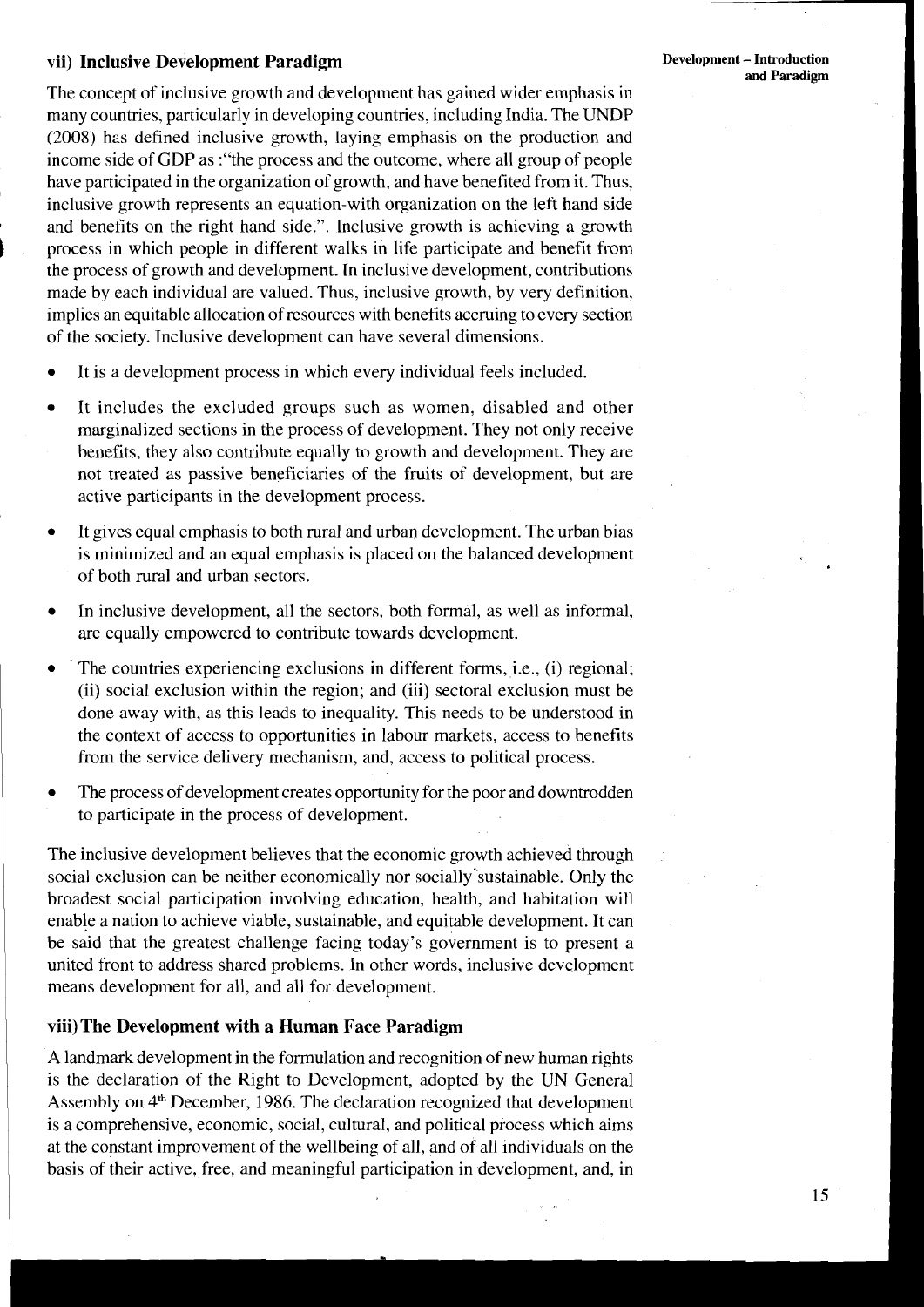**Development - An Overview** the fair distribution of benefits resulting therefrom. The declaration envisages that nations have the right, and a duty to formulaic appropriate national development policies that aim at constant improvement of the wellbeing of the entire population. Development with a human face means the removal of poverty, hunger, child labour, human morbidities, and preventable diseases. It further means that the rich should invest their resources for the wellbeing of the poorest of the poor, which can be called benevolent capifalisin. It calls for pro-poor policies. Jawaharlal Nehru's speech whicil was delivered in the midnight of the day of independence was a clear message for development with a human face. Nehru said, "The service of India means the service of the millions who suffer. It means the ending of poverty, ignorance, and diseases, and inequality of opportunity. The ambition of the greatest man of our generation has been to wipe every tear from every eye. That may be beyond us, but as long as there are tears and sufferings, so long our work will not be over". Thus, the greatest challenge betore the nation is to have an agenda of development with a human face, *i.e.*, to energize the economic, social, political and administrative system which delivers with a human face, working towards the wellbeing of the downtrodden, socjo-economically backwards sections. the disabled, and other excluded groups.

#### ix) The International **vs.** National Factors Paradigm

Today, we recognize that we live in a global economy and that no country can remain de-linked from the rest of the world. The developed countries, through different multi-lateral organizations, are investing a lot of money for the economic and social development of developing countries. The impact of FDIs on various sectors of development is visible in many developing countries. Krueger (1978), Bhagwati (1985), and Sachs and Warner (1995) stressed that countries that started exporting early, pursued sober macro-economic policies, and depreciated their exchange rates performed much better, economically, than other countries. However, many exponents believe that reforms should be owned by developing countries, rather than being imposed by an outside donor. Dogmatic imposition of free market reforms by the international institutions, especially with regard to the free movement of capital, threatens the growth prospects of developing countries. However, in spite of these debates, the relationship between aid flows and development are stronger after liberalization, privatization and globalization adopted by various countries, since the beginning of the 1990s. Globalization, the process which integrates economies across the world through global trade and investment, has become an economic reality for almost all countries.

#### x) The Sustainable Development Paradigm

Sustainable development emerged as an important theme of development in 1987. The Brundtland Commission on Environment and Development, in its report, "Our Common Future", called for the application of sustainability as a criterion for all development initiatives. The commission said that "in order for development to be sustainable, it must meet the needs of the present without compromising the ability of future generations to meet their own needs.". Sustainable development has two important goals: (i) Basic needs for all human beings, i.e., food, clothing, shelter, education, health, and social security, and ;(ii) it must maintain ecological balance. In order to achieve this goal all nations and their people need to join hands. Thus. sustainable development can be looked at from a variety of perspectives, such as environmental, economic, social,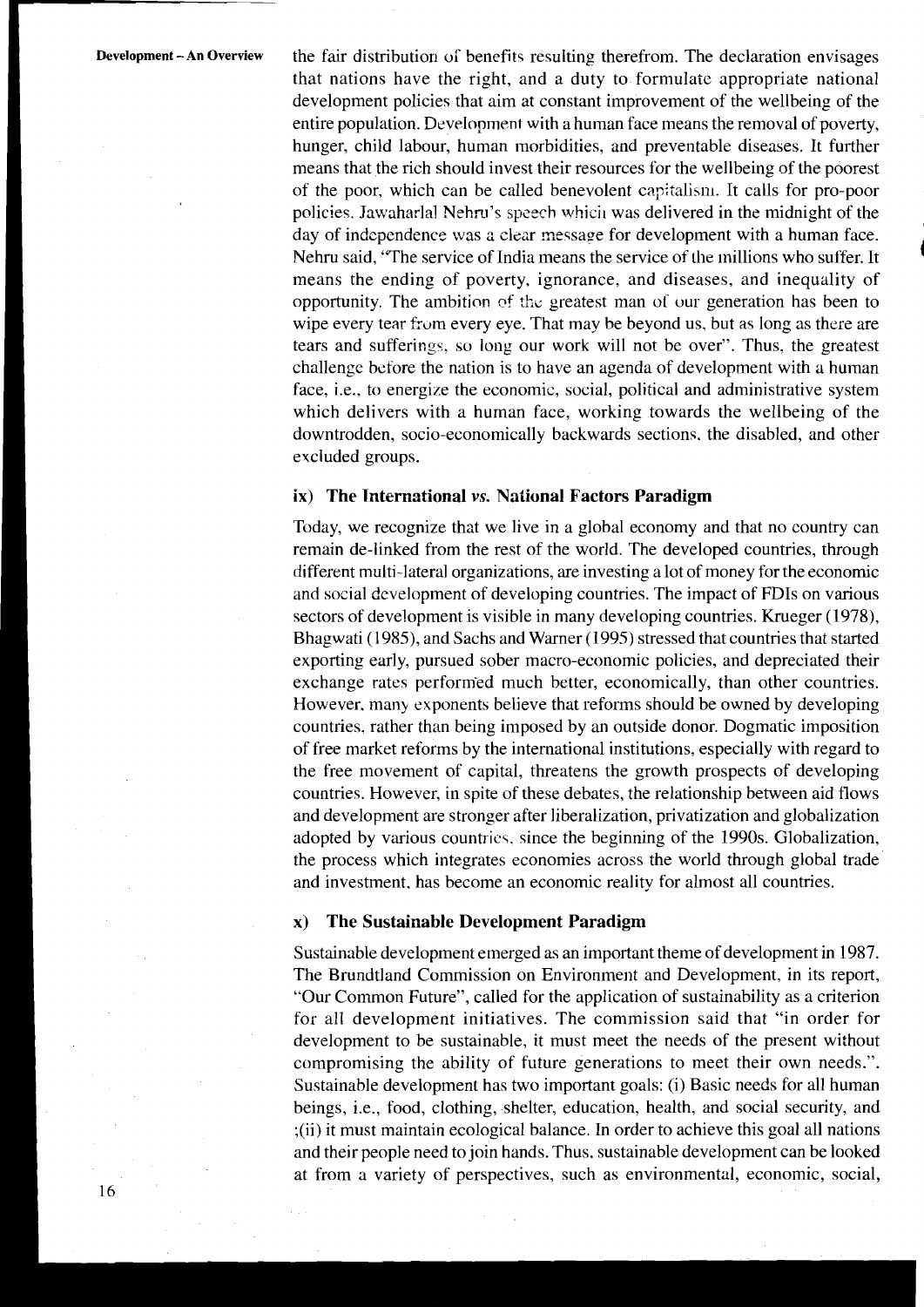political, cultural, and technological. The Brundtland Report envisaged that sustainable development requires

- i) a political system that secures effective citizen participation in decision making
- ii) an economic system that is able to generate surpluses, and technical knowledge on self-reliant and sustained basis
- iii) a social system that provides for solutions for the tensions arising from disharmonious development
- iv) a production system that respects the obligations to preserve that ecological base of development
- v) a technological system that can search continuously for new solutions
- vi) an international system that offers sustainable pattern of trade and finance
- vii) an administrative system that is flexible, and has the capacity of selfcorrection.

Sustainable development is a holistic approach towards development, where the sustainable development vision is shared by the sectors, nations and people. It presupposes that the actors of sustainable development are interdependent, and, not independent.

#### **xi) Poverty Reduction Paradigm**

At the Millennium Summit 2000, the international community agreed on the Millennium Development Goals - including halving the proportion of the world's population living in extreme poverty, by 2015. More than half of the population in the developing countries, (around 2.8 billion) are living on less than US \$2 a day. How to scale up the fight against global poverty is a new development paradigm of the new millennium. Here, scaling up means formulating and implementing programmes, policies, or projects in different places over time and space to fight against poverty. Even replications of good practices are recommended.

Here are a few of examples of poverty reduction projects, or, programmes, prepared by Wolfensohn (2004).

- In northeast Brazil, a decade of piloting and expanding rural community driven programmes has benefited some 7.5 million rural poor, and resulted in 35,000 community associations and 1500 representative municipal councils. 90 percent of the project resources directly benefit the people.
- Indonesia's Kecamatan Community Development Programme benefits about 35 million poor people, expanding from 25 villages in 1998 to 20888 villages today. The programme gives power to communities by placing funds and decision making directly in the hands of villages.
- The Yemen Social Development Fund provides clean water, education, cultural restoration, and health delivery in rugged rural communities, which decide on their own priorities, contribute a percentage of the costs, and play a key role in maintaining the services themselves.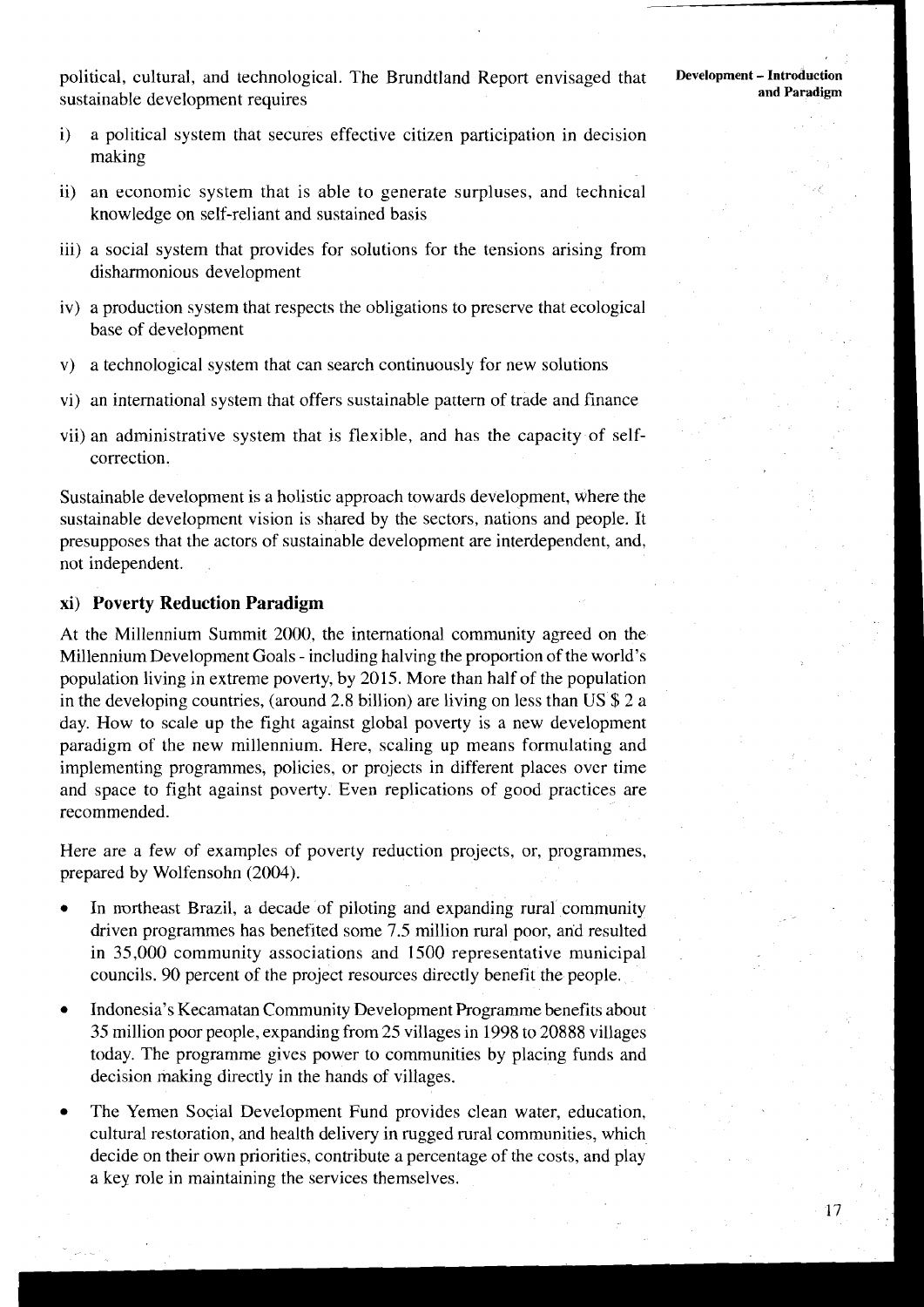**Development - An Overview** One widely quoted example of poverty reduction in India is the National Rural Employment Guarantee Programme, a poverty reduction programme recently implemented by the Government of India, in 2002. It has provided unskilled employment to millions of disadvantaged people, particularly women, Scheduled Castes and Scheduled Tribes in rural areas. It is implemented by the *panchayati raj* Institutions. Hussein (2003), in his article on *A New Paradigm for Overcoming Poverty* has says that "if poverty is to be overcome, what is required is to understand the processes of poverty creation, and, to identify the points of intervention in the poverty process through which the poor can be enabled to overcome poverty on a sustainable basis."

> In this section, you studied various paradigms of development. Now answer the questions in *Check Your Progress 2.*

#### **Check Your Progress 2**

**Note:** a) Write your answer in about 50 words.

- b) Check your answer with possible answers given at the end of the unit
- 1) What are various paradigms of development?

....................................................................................................................... 2) What is meant by inclusive development? 

#### 1.4 **LET US SUM UP**

Development is an easy word to say, but a difficult and complicated one to define. Customarily, it has two dimensions: quantitative. and, qualitative. It is also called growth plus change. There are several paradigms of development such as human wellbeing, human resources development, social development, sustainable development, inclusive development, development with a human face, and the international impact on development paradigms. Thus, development is a multidimensional concept, where the dimensions are interdependent.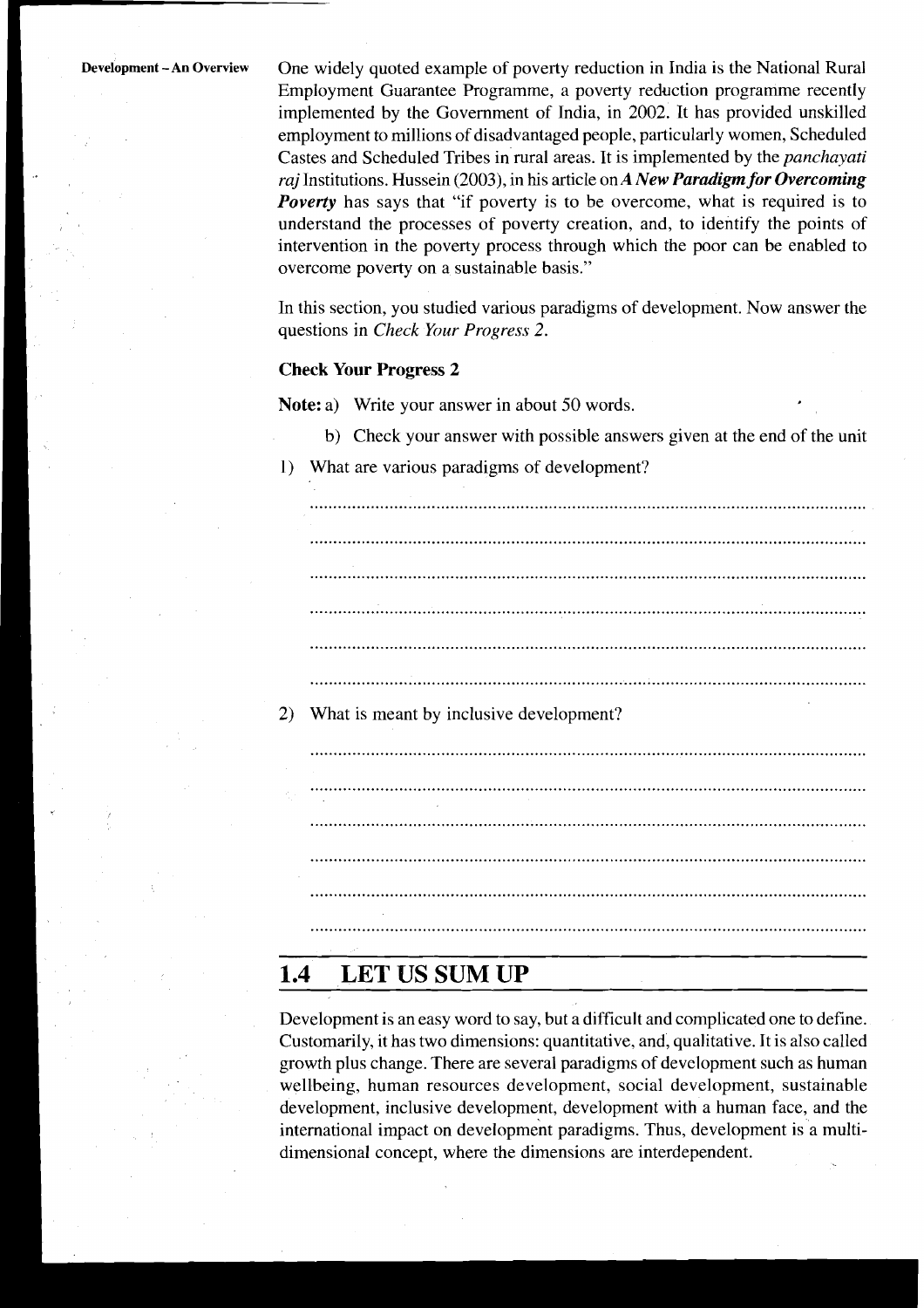# **1.5 REFERENCES AND SELECTED READINGS** Development - Introduction **and Paradigm**

Adiseshiah, M. S. (1990), "The Development Scenerio" in K.S Ramachandran (ed.) Development Perspectives, Vikas Publishing House Pvt. Ltd, New Delhi, 92- 106.

Bernstein, H. (1973), Underdevelopment and Development, Penguin Book Ltd., London.

Bhagwati, J.N. (1985), Development and Interdependent Essuys in Development **i** Economics, Vol. 2, ed. G. Grossman, Oxford: Baril Blackwell, PP. 123-38.

Gillis, M. P., D.H. Roemer, M and Snodgrass, D.R (1996), Economics of Development, Forth Edition, WW Norton & Company, New York.

Harbinson, H.F. (1973), Human Resources as the Wealth of Nation, Oxford University Press, New York.

Hussain, A. (2003), "A New Paradigm for Overcoming Poverty", The Daily Times, Thrusday, July 10, 2003.

ILO (1976), Employment Growth and Basic Needs, *One* World I'roblern, International Labour Organization, Geneva.

James, D. W. (2004), "A New Paradigm in Poverty Reduction", http// www.chinu. **org.cn/EnglisW2004/may/96261.** htm

Kruger, A.O. (1978), Foreigil Trade Regimes and Economic Development: Liberalization attempts and Consequences, NBER, Cambridge, MA, Ballinger.

Meir, G. M. (1995), Leading Issues in Economic Development, Oxford University Press, Sixth Edition.

Mydral, *G.* (1968), Asian Drama: An Enquiry into the Poverty of Nations, Penguin Press.

Narayan, K.R.(1999), Nehru and His Vision, D.C. Books, Kottayam.

ODII(1993), The New Development Paradigm: Organizing for Implementation 1993 Repot, The Magic Interaction, Washington DC.

ODII(1994), Organizing for Development, an Internutional Institute's 1994 Report, The Magic Interaction, Washington DC.

Panchamukhi, V.R. (1990), "New Paradigms of Development Some Thoughts", in K.S. Ramachandran (ed.), Development Perspectives, Vikas Publishing House PVT.Ltd, pp. 152-60.

Pyarelal, (1958), *Mahatma Gandhi the Last Phase*, Navajivan Publishing House, Ahmadabad.

Sen, A.K. (1999), Development as Freedom, Anchor Books, New York.

Szirmai, A. (2005), The Dynamics of Socio-Economic Development An Introduction, Cambridge University Press, London.

Tadaro, M.P. (1977), *Economics for a Developing World*, Longman, London.